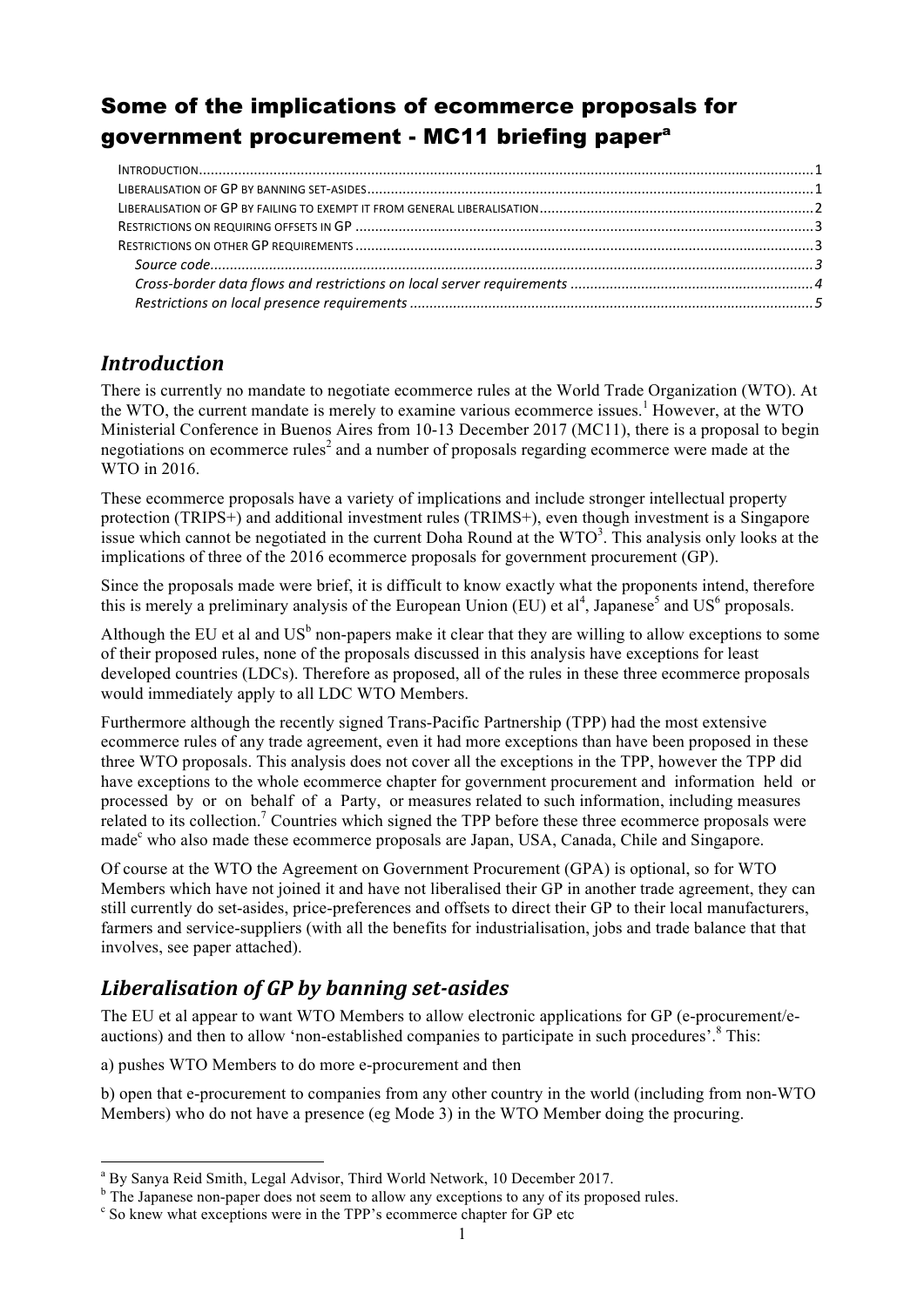Opening GP to non-established companies would prevent WTO Members (including LDCs) from 'setting-aside' certain GP contracts which only their local companies (whether they are farmers, manufacturers or service suppliers) can supply to ensure they have business. These set-asides can help create steady demand for domestic manufacturers and farmers etc, see for example how developed and developing countries have used this in the paper attached.

Since no exceptions have been proposed in this paragraph, $d$  it appears that the EU et al intend this to apply to all GP ie:

- Purchasing of all goods and services (whereas in free trade agreements (FTAs) eg the Trans-Pacific Partnership (TPP)<sup>e</sup>, it does not cover all goods and services<sup>9</sup>. So this is TPP+
- By all government ministries (whereas in FTAs eg the TPP, this is only for the ministries listed, ie a positive list. So this is TPP+ because it is not even a negative list, it appears to be absolute opening of all ministries).
- With no minimum threshold value (ie even the \$10 contracts to buy pencils which could normally be reserved for local micro, small and medium enterprises under FTAs eg the TPP could no longer be set aside for local manufacturers/ farmers/service suppliers).
- With no exceptions for: certain types of GP (eg public-private partnerships), or GP for certain purposes (eg for rural development or poverty eradication) as FTAs like the TPP have  $10<sup>10</sup>$ .
- At all levels of government? (eg national, provincial and local). FTAs often do not liberalise subnational  $GP<sup>11</sup>$ .

## Liberalisation of GP by failing to exempt it from general liberalisation

Both Japan<sup>12</sup> and the US<sup>13</sup> appear to be proposing non-discriminatory (national treatment (NT) and mostfavoured nation (MFN) treatment) for at least digital products. The equivalent rules in  $GATT<sup>14</sup>$  and  $GATS^{15}$  carefully exclude GP from NT<sup>16</sup> because if NT had to be provided, then countries could not setaside GP contracts for their local suppliers or give their local suppliers price preferences<sup>f</sup> etc.

If GP is not excluded from these proposals, then WTO Members would not be able to use set-asides or price-preferences when their governments buy digital products (eg digital textbooks/workbooks for students in public schools).

If there are no exceptions, then it appears to be absolute liberalisation of GP as in the EU et al proposal above (ie no restricting the GP liberalisation to only:

- A positive list of ministries that open their GP,
- contracts above a minimum (threshold) value,
- restricting the GP liberalisation only certain digital products
- the national level of government)

This would have the implications noted above.

The US also seems to want new services to be protected against future discrimination.<sup>17</sup> It is not specified whether this means NT and/or MFN, but if it has the same meaning as it seems to in para 2.2 of their proposal, then this would be NT and MFN. This may be on a negative list basis<sup>18</sup> (ie exceptions only if all other WTO Members agree to allow a specific sector to remain closed), although how this can be

<sup>&</sup>lt;sup>d</sup> Unlike other paragraphs of this proposal eg para 4B19 which says it is 'subject to appropriate public policy exceptions'

<sup>e</sup> Of course the TPP can no longer come into force now that US President Trump has withdrawn the USA's signature, https://www.whitehouse.gov/the-press-office/2017/01/23/presidential-memorandum-regardingwithdrawal-united-states-trans-pacific, since the required 85% of GDP (Article 30.5, http://www.tpp.mfat.govt.nz/text) cannot be reached without the USA,

http://www.imf.org/external/pubs/ft/weo/2016/02/weodata/weoselgr.aspx. There were no LDCs in the TPP,  $\frac{http://data.gov.au/trade/agreements/top/Pages/trans-pacific-partnership-agreement-tpp.aspx.$ <br> ${}<sup>f</sup>$  Eg that they will buy from local suppliers even if they are up to x% more expensive than foreign suppliers of the

same product/service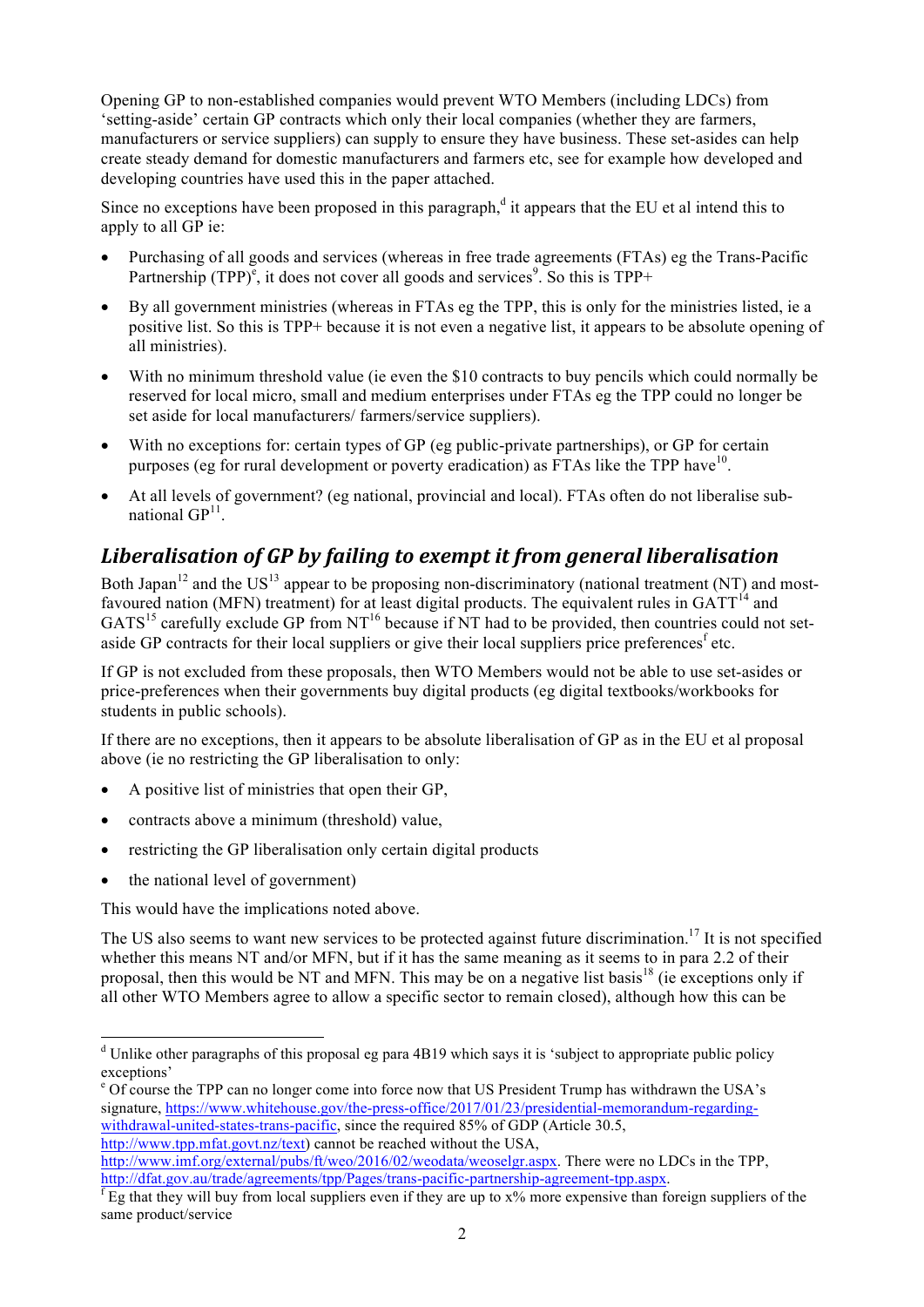done for new services which by definition are not yet known is unclear. NT for new services without a GP exception would have the same implications as above but for services.

### *Restrictions on requiring offsets in GP*

There are two types of offsets used in GP:

- direct: eg if the Bangladesh airforce wanted to buy a helicopter, but no Bangladeshi companies could make helicopters, the Bangladeshi government could buy it from a US company but specify that  $x\%$ of the helicopter parts (eg the steel and copper wires and rubber) must come from Bangladeshi companies.
- Indirect: eg if the Senegalese airforce wanted to buy a submarine, but no Senegalese companies could make submarines or any parts for submarines, the Senegalese government could buy the submarine from a French company, but specify that the French company also buys xEuros of tinned fish from Senegalese companies. This indirect offset still ensures some demand for some (unrelated) local products and still provides jobs and helps the trade balance.

The use of offsets in GP would be banned/restricted by a number of these ecommerce proposals:

- The EU et al<sup>19</sup> appear to be proposing a ban on the use of **local content** requirements (ie offsets), subject to 'appropriate public policy exceptions'. It is not clear if 'appropriate public policy exceptions' would mean that GP is excluded from this proposed ban on local content.
- A common offset is requiring technology transfer as part of the GP contract (especially for defence contracts), eg see paper attached. This is particularly important to make sure that the purchasing government can use, maintain, fix and upgrade etc the equipment (eg a helicopter) that it has bought. The USA's ecommerce non-paper proposes a ban on **technology transfer** that is not limited to extra extensive and has no exceptions (including for GP).<sup>20</sup> If agreed to, this would mean that GP by any Ministry, even small contracts, for all goods and services and potentially for GP at all levels of government) could not require technology transfer.
- China successfully used requirements for investors to use Chinese WLAN standards (the chips for which are made by Chinese manufacturers) to indirectly require local content.<sup>21</sup> This kind of offset would be prohibited if the ban on requiring companies to use **local technology** proposed by the US<sup>22</sup> is accepted without a GP exception. (No exceptions (including for GP) are currently proposed to this rule by the US, so again it would apply to all GP by any Ministry, even small contracts, for all goods and services and potentially for GP at all levels of government).

### *Restrictions on other GP requirements*

#### **Source** code

Governments may need access to or transfer of the source code in a number of GP situations including:

- Procurement of critical infrastructure eg a nuclear power station to make sure it cannot be hacked (as some already have been<sup>23</sup>)
- Procurement of military technology or other sensitive products because a number of governments have been concerned that several U.S.-based technology companies like Cisco and Apple may have installed so-called back doors into their products based on leaks by whistleblower Edward Snowden that exposed U.S. espionage activities.<sup>24</sup> Therefore some governments 'are asking Western tech companies to allow them to review source code for security products such as firewalls, anti-virus applications and software containing encryption before permitting the products to be imported and sold in the country.<sup>25</sup>
- When buying software to suggest the sentencing etc of criminals to make sure there is no racial etc  $bias<sup>26</sup>$
- To make sure they can buy upgrades for the software and parts etc from any supplier ie the cheapest (not just the original manufacturer)

However these three ecommerce proposals restrict government access to source code to varying degrees: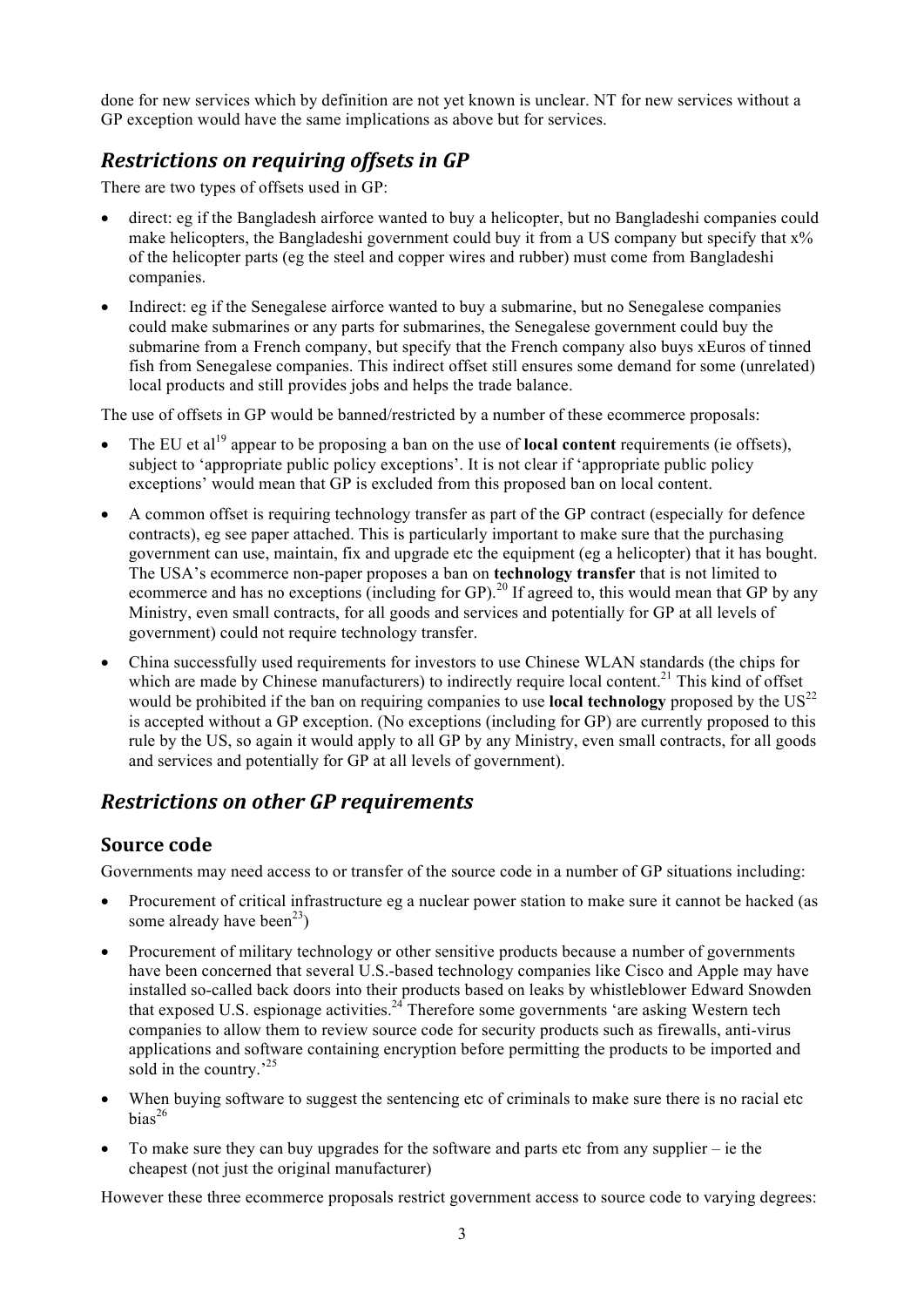- The Japanese proposal $^{27}$  prevents disclosure of source code. It is unclear if this includes disclosure to the government, or just to private sector competitors. There are no exceptions, including for GP.
- The EU et al proposal<sup>28</sup> refers to both 'transfer' (presumably from one private company to a competitor) and to 'access' (which presumably includes by the government). However it only proposes 'refraining' from requiring transfer/access to source code. No exceptions (including for GP) have been proposed to this rule in the EU et al's communication.
- The US proposal<sup>29</sup> seems concerned about regulators passing source code to a state-owned enterprise, but then bans any kind of requirement to share source code (presumably including with regulators/the purchasing government), which is then subject to an exceptions for authorities to be able to access source code to protect health/safety/other legitimate regulatory goals. Whether a purchasing government's desire to do things like buy software upgrades from cheaper competitors is a 'legitimate regulatory goal' presumably would be clarified in any negotiations.

Depending on which (if any) of these proposals is agreed to, the ability of the purchasing government to access the source code in the equipment/service etc that they are buying (for example for the purposes above) could be severely restricted.

#### **Cross-border data flows and restrictions on local server requirements**

Snowden's leaked documents have shown that the U.S. government's National Security Agency (NSA) has among other activities sent an agent to a technology company's headquarters where they installed U.S. government software on to the company server and downloaded data from there for several weeks.<sup>g</sup> This would be facilitated if the data is stored in the United States because of cross-border data flow requirements and prohibitions on requiring data to be stored locally are agreed to in any new WTO ecommerce rules. A number of governments therefore have security concerns about sensitive data being held abroad. For example:

- South Korea greatly restricts the cross-border transfer of mapping data<sup>30</sup>
- The USA requires all cloud computing service providers that work for the Department of Defense (DOD) to store DOD data within the USA. <sup>31</sup>
- 'data is the most valuable resource for a nation today. It's as valuable as the natural resources that India is blessed with. For instance, would it be okay for Aadhaar's biometric data to be stored in a third country in an era where wars will no longer be fought with weapons but using tools of cyber warfare?'<sup>h</sup>

Some governments (at national or provincial level) require information being held/processed on their behalf to be kept in their own country (eg so their own strong privacy laws apply to it).<sup>32</sup>

All three ecommerce proposals require cross-border data flows, but only Japan's<sup>33</sup> has no exception to this proposed rule. The EU et al<sup>34</sup> and  $US^{35}$  are willing to have exceptions for 'appropriate public policies' and 'reasonable safeguards like protection of consumer data' respectively. Whether these would be sufficient to address the concerns of all WTO Members remains to be seen.

Similarly, all three ecommerce proposals restrict the governments from being able to require local servers are used to store this sensitive data to varying degrees. Japan<sup>36</sup> and the USA<sup>37</sup> have no exceptions to this (including for GP). The EU et al<sup>38</sup> appear to be willing to allow 'appropriate public policy exceptions' to this proposed rule. Whether 'appropriate public policy exceptions' includes all the exceptions that WTO Members would need (including for GP) remains to be seen.

<sup>&</sup>lt;sup>g</sup> http://www.nytimes.com/2013/06/08/technology/tech-companies-bristling-concede-to-government-surveillanceefforts.html?pagewanted=all

h http://www.firstpost.com/business/sponsored-indian-cloud-data-centres-will-make-or-break-digital-india-2475598.html